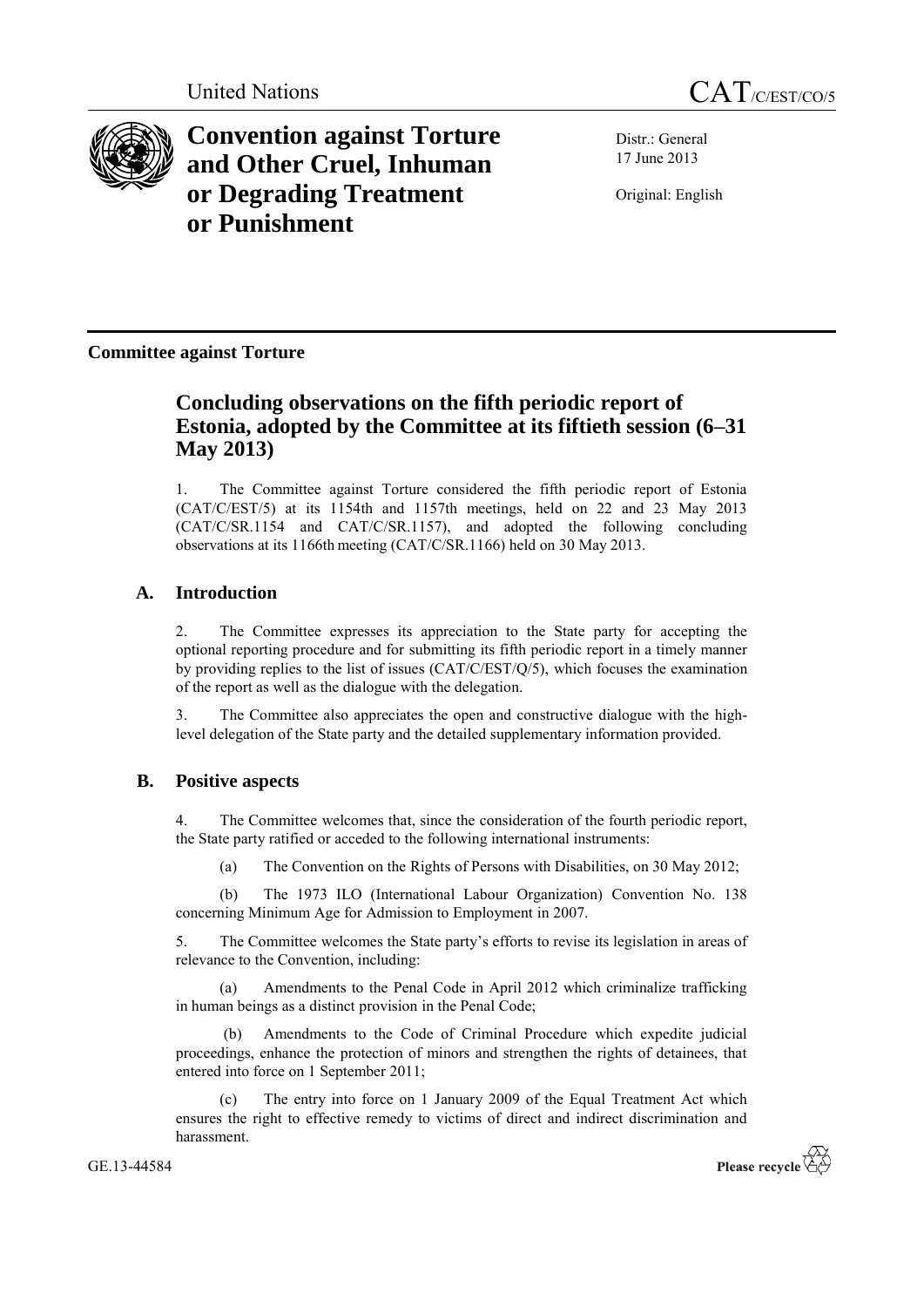(d) An amendment to Section 133 of the Penal Code that entered into force in March 2007 which improves the definition of the elements of enslavement.

6. The Committee also welcomes the efforts of the State party to amend its policies, programmes and administrative measures to give effect to the Convention, including:

The adoption in 2010 of the final implementation report on the Government Development Plan for Combatting Trafficking in Human Beings 2006–2009;

(b) The adoption in April 2010 of the Development Plan for the Reduction and the Prevention of Violence 2010–2014 and of the National Action Plan on Domestic Violence for the period 2008–2011;

(c) The adoption in 2010 of a new police regulation on how to treat victims of domestic violence and how to investigate and record cases of domestic violence;

(d) The adoption in 2010 by Parliament of the Guidelines for Development of Criminal Policy until 2018;

The launching in 2009 of the programme funded by the European Fund for the Integration of Third-Country Nationals to offer language courses for all persons "with undetermined citizenship" or citizens of third countries;

(f) The operation since 2008 by the Estonian Women's Shelters Union of the nationwide free helpline for women experiencing violence;

(g) The adoption on 14 December 2007 of an Integration Strategy and of the State Integration Programme for 2008–2013;

(h) The operation since 2004 of a helpline for the prevention of human trafficking and for counselling, financed since 2006 by the Ministry of Social Affairs and run by Living for Tomorrow, a non-governmental organization.

## **C. Principal subjects of concern and recommendations**

#### **Definition of torture**

7. While taking note of the delegation's assertion that Estonia intends to amend its Penal Code to bring it in line with the Convention, and recalling its previous concluding observations (para. 8), the Committee is concerned that the definition of torture in section 122 of the Penal Code does not reflect all of the elements contained in article 1 of the Convention, such as infliction of mental pain (arts. 1 and 4).

**The Committee recommends that the State party amend its Penal Code to include a definition of torture in conformity with the Convention which covers all the elements contained in article 1 of the Convention.**

#### **Penalties for acts of torture**

8. Recalling its previous concluding observations (para. 13), the Committee is concerned that the penalty in the Penal Code for acts of torture of up to five years of imprisonment is not commensurate with the grave nature of the crime. It is also concerned by the discrepancy between the penalties for torture and those for trafficking in human beings, which is also a form of torture, of up to 15 years' imprisonment, and that sentences served for acts of torture are usually of approximately one-and-a-half years according to the representatives of the State party (arts. 2 and 4).

**The Committee recommends that the State party amend its Penal Code to include penalties for acts of torture which take into account their grave nature, in accordance with article 4, paragraph 2, of the Convention and taking into consideration the Committee's General Comment No. 2.**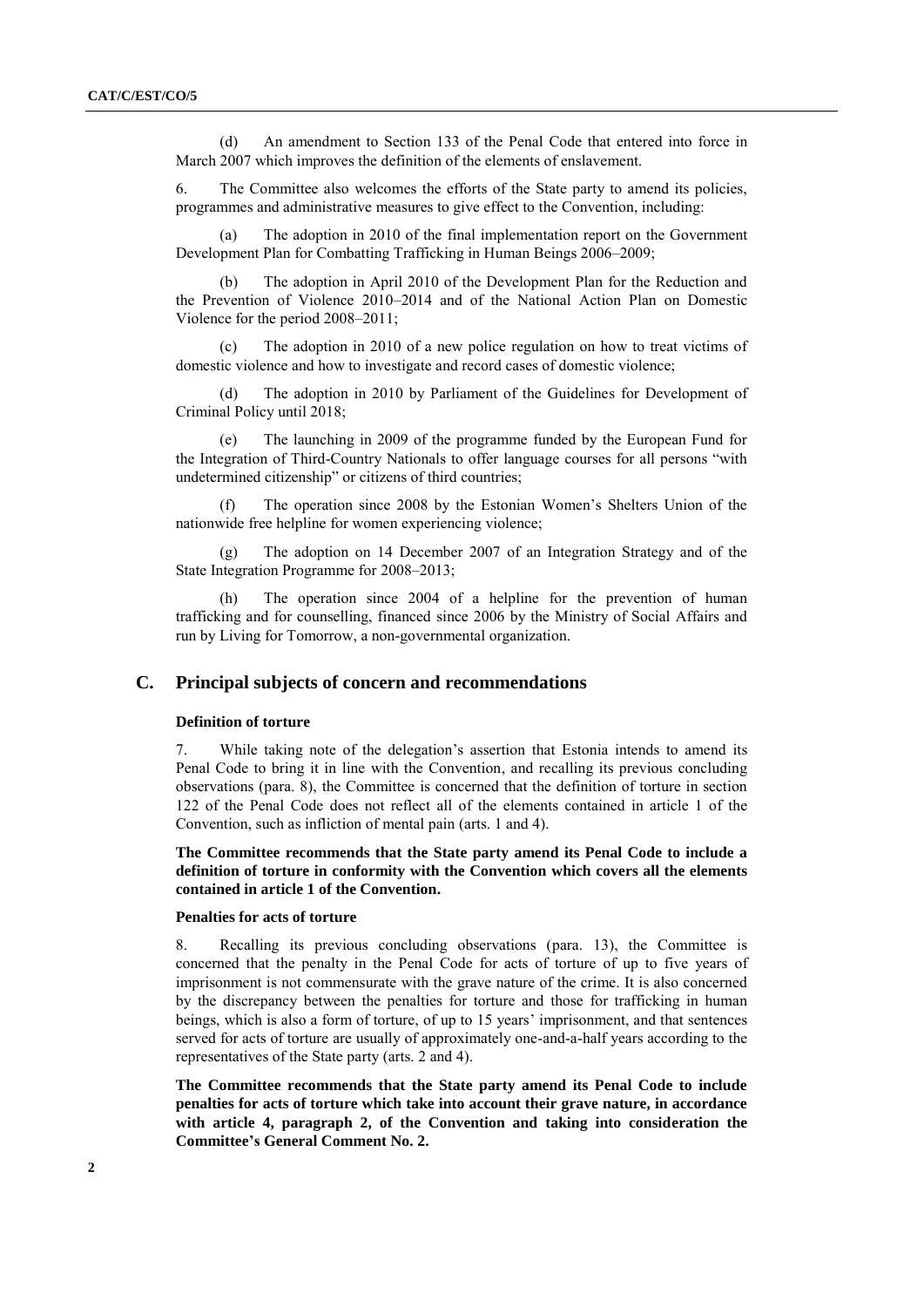#### **Fundamental legal safeguards for persons deprived of their liberty**

9. The Committee is concerned that persons deprived of their liberty may not enjoy all fundamental legal safeguards against torture and ill-treatment from the very outset of their detention, in particular the right to a lawyer and the right to inform a person of their own choice. It is also concerned by reports that detention registers in police stations are not always kept in a regular manner (arts. 2, 12, 13 and 16).

## **The State party should:**

**(a) Take effective measures to guarantee that all persons deprived of their liberty are afforded, by law and in practice, all the fundamental legal safeguards from the outset of their detention, namely, the rights to be informed of the reasons for their arrest and of the charges against them; to be informed of their rights; to have prompt access to an independent lawyer and, if necessary, to legal aid; to inform a person of their own choice; to receive a medical examination by an independent doctor, if possible, a doctor of their choice; to be brought before a judge without delay; and to have the legality of their detention examined by a court, in accordance with international standards;**

**(b) Ensure that the State party monitors the provision of safeguards by all public officials to persons deprived of their liberty, including by documenting relevant information in detention registers, and ensuring regular monitoring of officials' compliance with these documentation requirements;**

**(c) Ensure that any public official who denies fundamental legal safeguards to persons deprived of their liberty is disciplined or prosecuted;**

**(d) Provide data to the Committee on the number of cases in which public officials have been disciplined for such conduct and the nature of the discipline.**

## **Charges under the Code of Criminal Procedure**

10. The Committee is concerned that the Code of Criminal Procedure has not been amended to allow courts to continue criminal proceedings at their own discretion if the prosecution drops the charges (arts. 2, 12 and 13).

**The Committee reiterates its recommendation that the State party consider revising its Code of Criminal Procedure in order to regulate the powers of prosecution vis-àvis the judiciary so that withdrawal of charges by the prosecution does not result in termination of criminal proceedings or acquittal but is decided by a court.**

### **Use of force**

11. The Committee is concerned by information that no prosecutions resulted from official applications to the Chancellor of Justice or the Public Prosecutor's Office in relation to allegations of brutality and excessive use of force by law enforcement personnel during the events which took place in Tallinn in April 2007. It is further concerned by instances of "excessive" use of force by law enforcement officers, that the State party's investigation into the events were inadequate, and that the authorities did not made an attempt to obtain additional evidence, be it by questioning the applicants in person or by interviewing the witnesses, as found by the European Court of Human Rights (arts. 2, 10, 12, 13, 14 and 16).

#### **The State party should:**

**(a) Conduct prompt, thorough, effective and impartial investigations into all allegations of torture, ill-treatment and excessive use of force by law enforcement personnel, and prosecute and sanction officials found guilty of such offences with appropriate penalties;**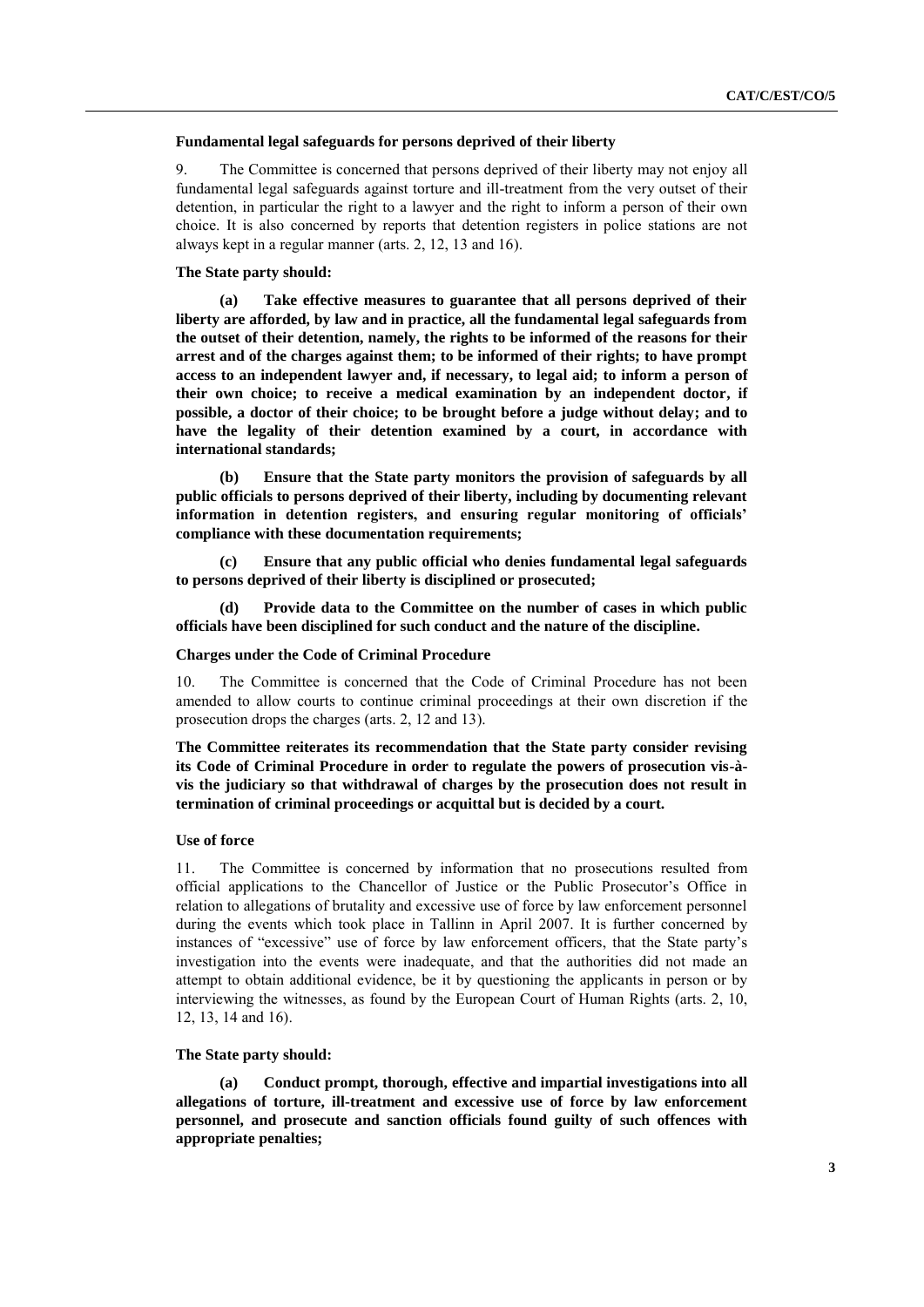**(b) Establish a specific registry for allegations of torture and cruel, inhuman or degrading treatment and punishment and establish an independent mechanism to investigate allegations of torture and ill-treatment;**

**(c) Ensure that all victims of torture and ill-treatment obtain redress and have a legally enforceable right to fair and adequate compensation, including the means for the fullest possible rehabilitation, in accordance with article 14 of the Convention;**

**(d) Ensure that law enforcement officials receive training on the absolute prohibition of torture and on international standards on the use of force and firearms, including on the liabilities in cases of excessive use of force;** 

**(e) Ensure that law enforcement personnel are trained in professional techniques which minimize any risk of harm to apprehended persons.**

#### **Domestic violence**

12. Recalling its previous concluding observations (para. 21) and the new plans and guidelines for reducing such violence, the Committee remains concerned by the continued absence of specific legislation to prevent and combat domestic violence and the fact that domestic violence is not a distinct crime in the Penal Code (arts. 1, 2, 4, 12, 13, 14 and 16).

## **The State party should:**

**(a) Adopt, as a matter of priority, comprehensive legislation on violence against women that would establish domestic violence and marital rape as specific criminal offences;**

**(b) Ensure the effective implementation of the Development Plan for the Reduction and the Prevention of Violence 2010–2014;** 

**(c) Establish an effective and independent complaints mechanism for victims of domestic violence;**

**(d) Ensure that all allegations of domestic violence, including sexual violence and violence against children, are registered by the police, that all allegations of violence are promptly, impartially and effectively investigated, and that perpetrators prosecuted and punished;**

**(e) Ensure that victims of domestic violence benefit from protection, including restraining orders, and have access to medical and legal services, including counselling, and to rehabilitation as well as to safe and adequately funded shelters;**

**(f) Sensitize and train law enforcement personnel in investigating and prosecuting cases of domestic violence;**

**(g) Compile disaggregated data on the number of complaints, investigations, prosecutions and sentences handed down for acts of domestic violence, on the provision of redress to the victims and on the difficulties experienced in preventing such acts; and provide such data to the Committee.** 

#### **Trafficking**

13. While welcoming amendments to the Penal Code in relation to trafficking in human beings, the Committee is concerned that the State party remains a source, transit and destination country for human trafficking, both for forced prostitution and forced labour purposes (arts. 1, 2, 4, 10, 12, 13, and 14).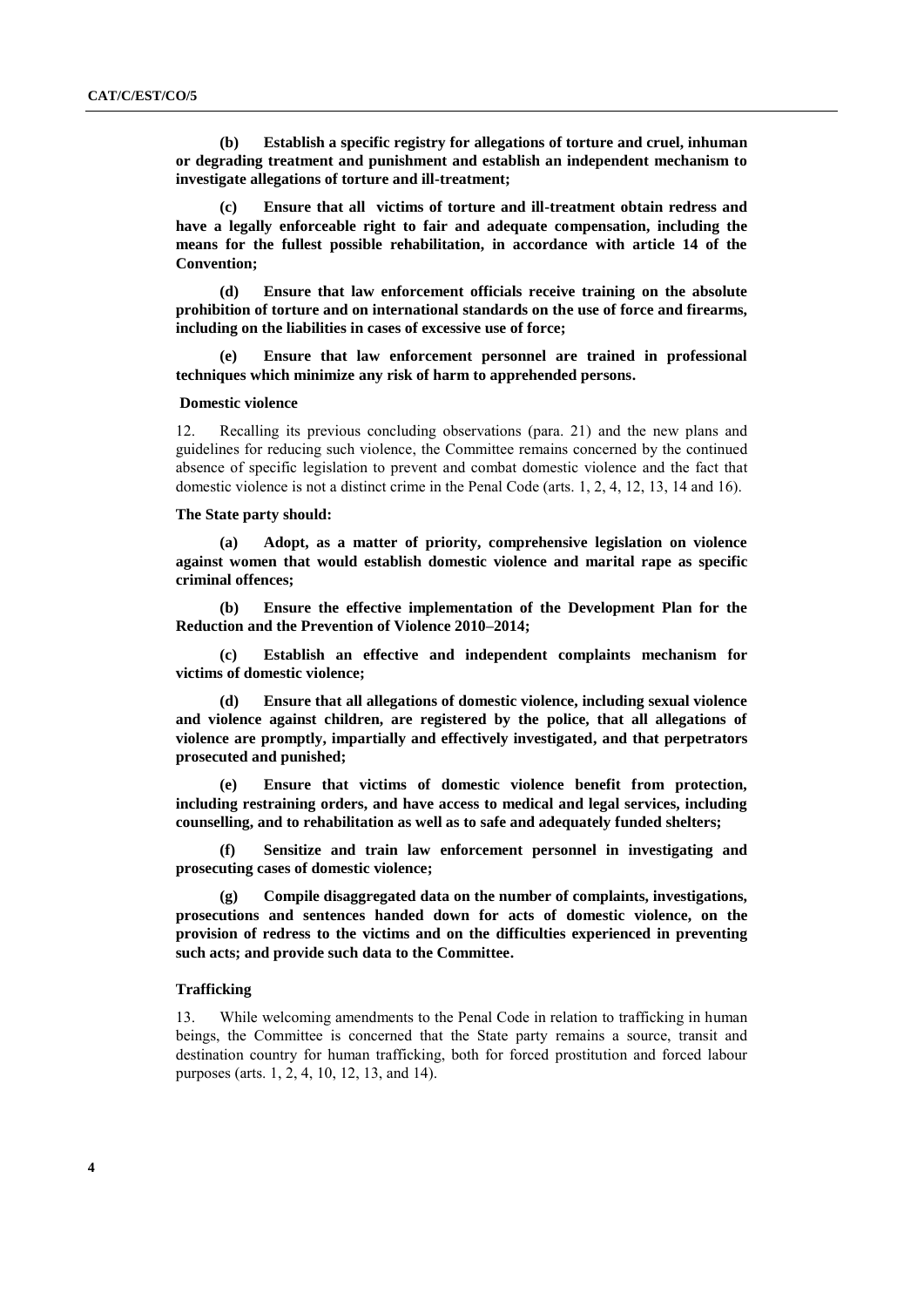**The State party should:**

**(a) Vigorously enforce the new anti-trafficking law and take effective measures to prevent human trafficking and increase protection to its victims;** 

**(b) Promptly, thoroughly, effectively and impartially investigate, prosecute and punish trafficking in persons and related practices;** 

**(c) Provide redress to victims of trafficking, including legal, medical and psychological aid and rehabilitation, as well as adequate shelters and assistance in reporting incidents of trafficking to the police;**

**(d) Prevent the return of trafficked persons to their countries of origin where there are substantial grounds to believe that they would be in danger of torture, and enhance international cooperation with regard to preventing and punishing trafficking;** 

**(e) Provide specialized training to the police, prosecutors and judges on effective prevention, investigation, prosecutions and punishment of acts of trafficking, and inform the general public of the criminal nature of such acts;** 

**(f) Compile disaggregated data on the number of complaints, investigations, prosecutions and sentences handed down for acts of trafficking, on the provision of redress to the victims and on the difficulties experienced in preventing such acts; and provide this information to the Committee.**

#### **National human rights institution**

14. Recalling its previous concluding observations (para. 11) which noted that the Chancellor of Justice had been designated as the National Prevention Mechanism, inspects places of detention and has issued reports, the Committee is nonetheless concerned that there has not been an effort for it or another institution to be accredited as a national human rights institution by the International Coordinating Committee of National Institutions for the Promotion and Protection of Human Rights (art 2).

**The State party should consider seeking accreditation from the International Coordinating Committee of National Institutions for the Promotion and Protection of Human Rights for the Chancellor of Justice or another institution to serve as a national human rights institution and provide it with adequate resources to carry out its mandate.** 

#### **Situation of asylum seekers**

15. The Committee is concerned:

(a) That persons seeking asylum may not enjoy all the procedural guarantees, including the right of appeal against negative decisions, including in cases where Estonian border authorities reportedly reject, within the admissibility or accelerated procedure, all asylum applications filed by persons who have arrived in Estonia via the Russian Federation;

(b) That the risk of *refoulement* exists with regard to decisions under the accelerated procedure made by border guards who are not trained, equipped or resourced to conduct personal interviews, examine applications for international protection and undertake the legal analysis of the asylum claims;

(c) By the conditions prevailing in the Harku Expulsion Centre for irregular migrants, such as poor food, routine handcuffing during transfers to hospitals or courts, disproportionate use of force and verbal abuse by staff.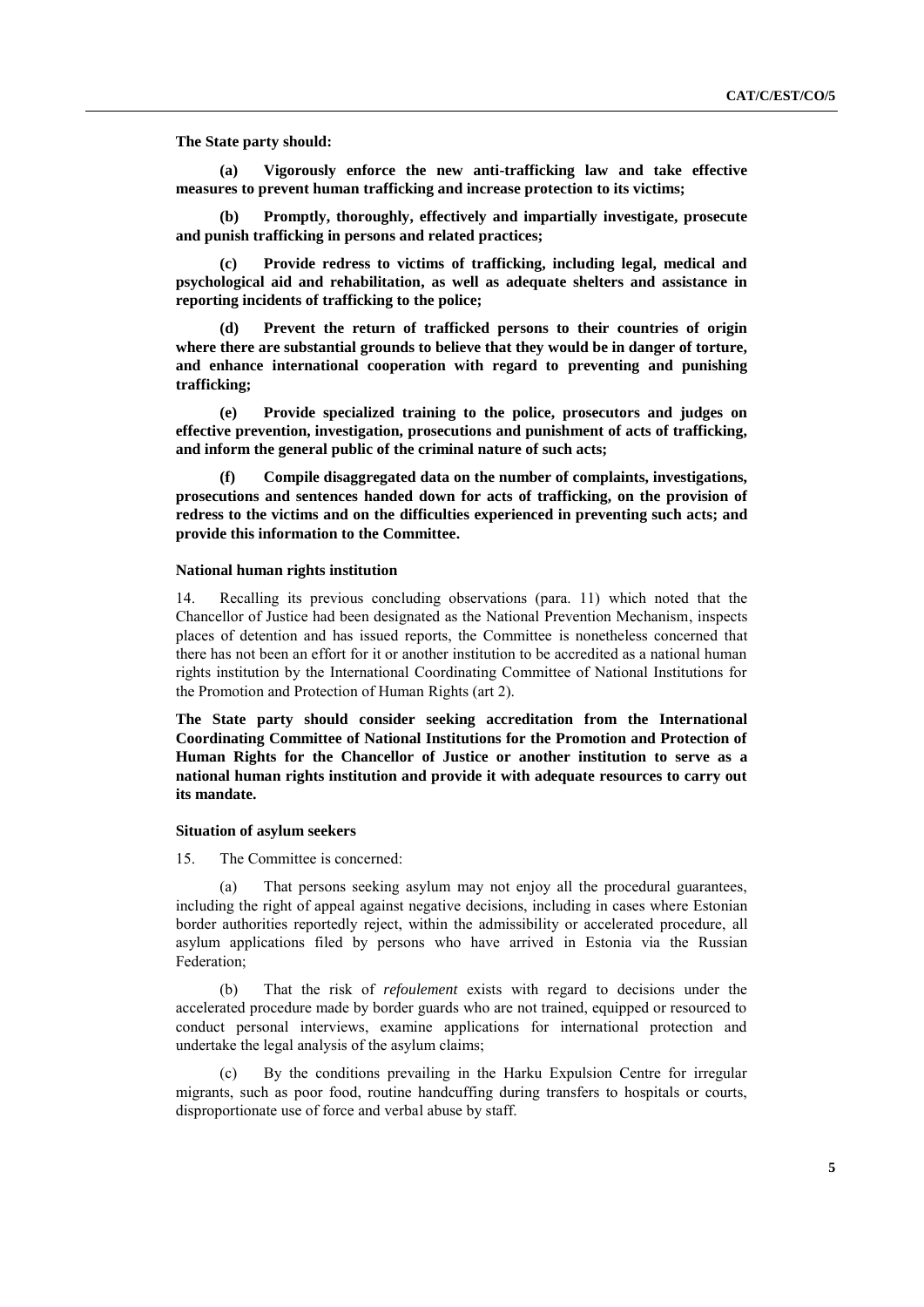**The State party should:**

**(a) Ensure that all persons seeking asylum in the State party, including at its border-crossing points, enjoy all procedural guarantees, including the right of appeal against negative decisions, as well as access to legal assistance and interpreters;**

**(b) Ensure that decisions concerning asylum, including under the accelerated procedure, are taken by the Police and Border Guard Board (formerly the Citizenship and Migration Board) or a determining authority which meets relevant international criteria;**

**(c) Take immediate steps to improve conditions at the Harku Expulsion Centre so that they conform to international standards, and provide training and instruction to prison personnel regarding the use of force and the prohibition of verbal abuse.**

### **Training**

16. The Committee is concerned that no specific methodologies exist to evaluate the efficiency of training or educational programmes for law enforcement and medical personnel, judges and prosecutors, as well as persons working with migrants and asylum seekers on the absolute prohibition of torture and ill-treatment (art. 10).

#### **The State party should:**

**(a) Develop specific methodologies to evaluate the training and educational programmes provided on the absolute prohibition of torture and ill-treatment to law enforcement and medical personnel, judges and prosecutors, as well as persons working with migrants and asylum seekers;**

**(b) Ensure that the Istanbul Protocol is made a mandatory part of the training for all medical professionals involved in the documentation and investigation of allegations of torture and ill-treatment in order to permit, inter alia, the proper diagnosis of signs of torture.**

### **Conditions of detention**

17. The Committee is concerned by information suggesting that conditions in some prisons and police arrest houses do not meet international standards, including with regard to infrastructure, hygiene and sanitary conditions, hot water, heating, windows, ventilation, lighting, furniture and living space. It is concerned that unsatisfactory conditions have also been reported by the Chancellor of Justice in some new or renovated facilities. The Committee is particularly concerned by the use of cells with unsuitable conditions in some police stations. It is also concerned by the failure of the prison authorities to ensure the right of prisoners to have their complaints about the conditions of detention heard (arts. 2, 11, 12, 13 and 16).

#### **The State party should:**

**(a) Take immediate steps to improve the material conditions in all prisons and police arrest houses, including newly built and renovated ones, with a view to improving the infrastructure, hygiene and sanitary conditions, hot water, heating, ventilation, lighting and furniture, and repairing broken windows, in accordance with international standards;**

**(b) Take steps to ensure minimum international standards of at least four square meters of living space for each detainee;**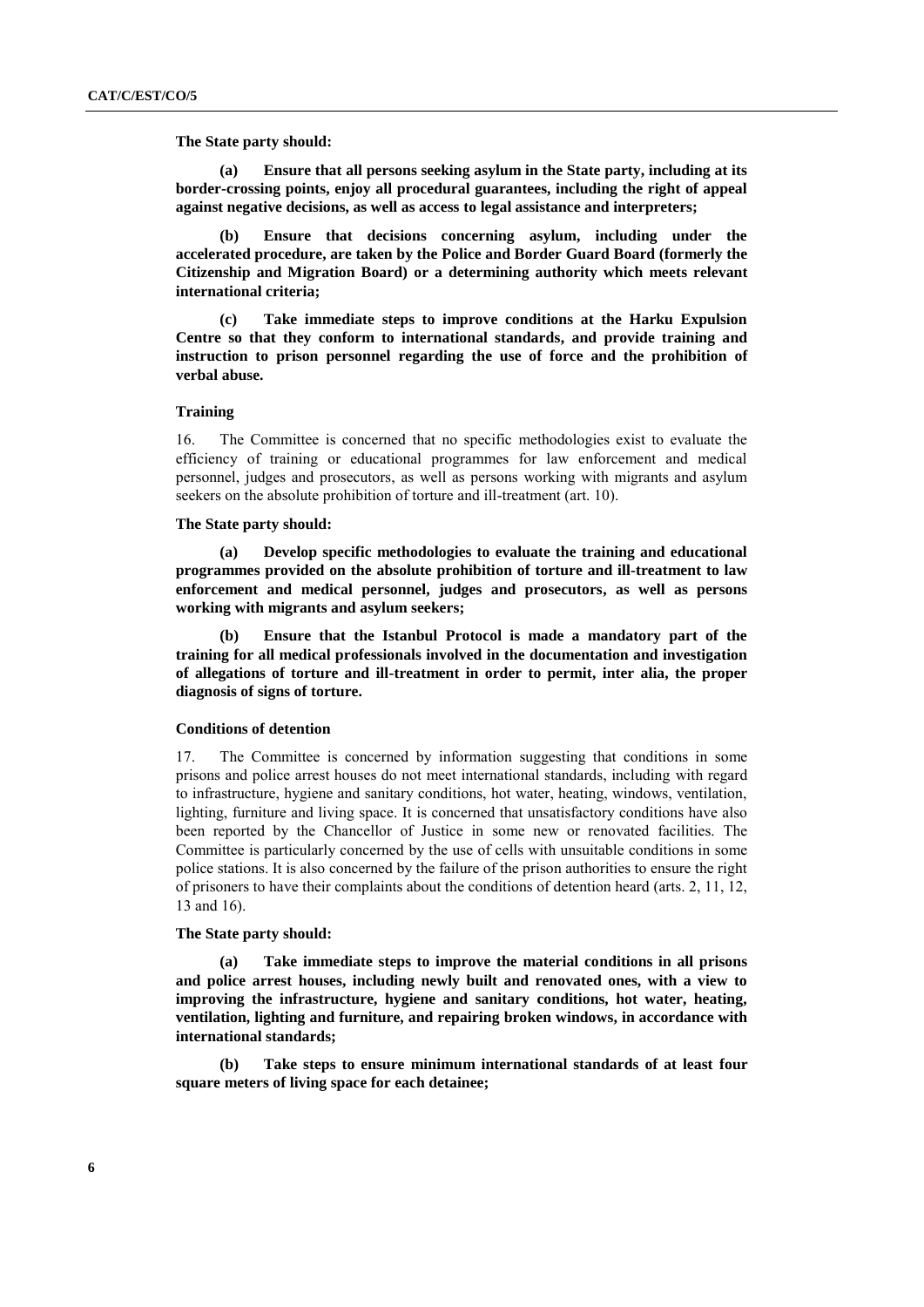**(c) Ensure that the construction of planned additional prisons and the expansion and renovation of existing places of detention continue according to schedule;**

**(d) Ensure the existence of impartial mechanisms to deal with the complaints of prisoners about their conditions of detention and provide effective follow-up to such complaints.**

## **Categorization of prisoners according to their language proficiency**

18. The Committee is concerned by reports that since 2011, prisoners' name badges include information about their proficiency in the Estonian language, which some consider to be discriminatory and humiliating (arts. 2, 11 and 16).

**The Committee recommends that the State party put an end to any discrimination against prisoners on the basis of their proficiency in the Estonian language and ensure that prisoners are not penalized with regard to administrative or disciplinary matters if they do not have a sufficient understanding of the language. Translation services should be provided for prisoners with an insufficient knowledge of the Estonian language.**

#### **Use of restraints**

19. The Committee is concerned by reports of unjustified use of restraints in prisons, including handcuffs, owing to an insufficient assessment of the situation and the options to deal with it by the prison officers (arts. 2, 11, 12, 13 and 16).

**The Committee recommends that the State party ensure strict adherence by all prison officers to the new, more specific regulations concerning the use of restraints in prisons in force since 2011, as well as adherence to the protocols and filling in of registers documenting the use of restraints, including the reasons for use, duration of use and particular method of restraint used. The State party should ensure that all complaints of violations concerning the use of restraints are promptly and independently investigated and the persons responsible are held to account.**

## **Persons with disabilities**

20. While taking note of the 1 September 2012 amendments to the Mental Health Act, the Committee is concerned by reports of shortcomings in judicial oversight regarding the involuntary hospitalization and forced medication of persons with mental and psychosocial disabilities in psychiatric institutions. It is also concerned by the lack of a complaints mechanism regarding involuntary placement of treatment. In addition, the Committee is concerned by information that persons with psychosocial disabilities or their legal guardians are not often denied the right to be sufficiently informed about criminal proceedings and charges against them, the right to a fair hearing and the right to adequate and effective legal assistance (arts. 2, 10, 11, 12, 13 and 16).

#### **The State party should:**

**(a) Ensure effective supervision and independent monitoring by judicial organs of any involuntary hospitalization in psychiatric institutions of persons with mental and psychosocial disabilities; and ensure that every patient, whether voluntarily or involuntarily hospitalized, is fully informed about the treatment to be prescribed and given the opportunity to refuse treatment or any other medical intervention;**

**(b) Ensure effective legal safeguards for persons in such institutions, including the right of effective appeal;**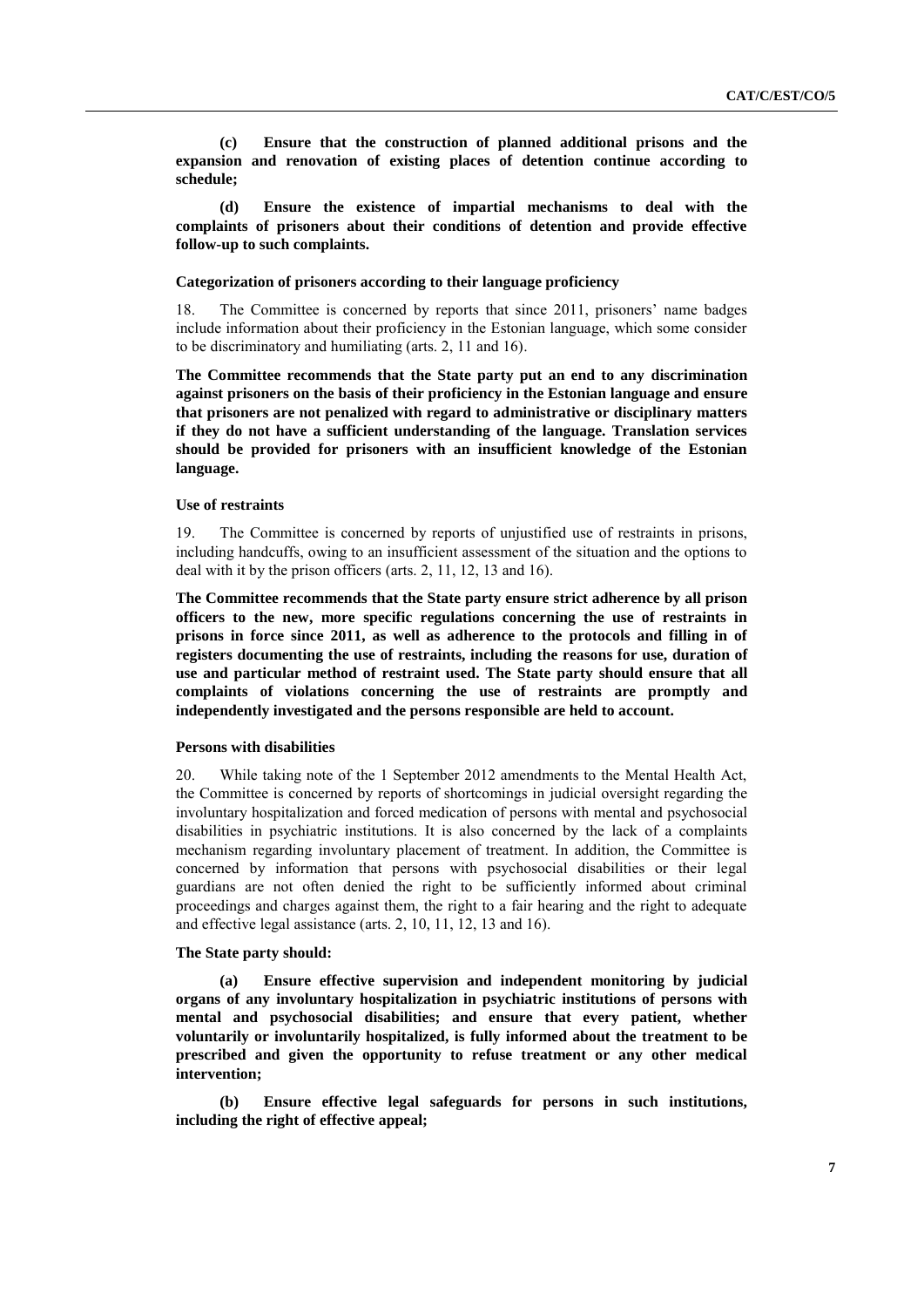**(c) Ensure the right of persons with mental and psychosocial disabilities or their legal guardians to be sufficiently informed about criminal proceedings and charges against them, the right to a fair hearing and the right to adequate and effective legal assistance for their defence;**

**(d) Provide training to medical and non-medical staff on how to administer non-violent and non-coercive care, and establish clear and detailed regulations on the use of restraints and other coercive measures in psychiatric institutions;**

**(e) Establish an independent complaints mechanism, and counsel and effectively and impartially investigate all complaints of violations of the Convention, bring those responsible to justice, and provide redress to victims.**

#### **Corporal punishment of children**

21. While taking note that corporal punishment is unlawful in schools and in the penal system, the Committee is concerned by the absence of legislation which explicitly prohibits corporal punishment in all settings (arts. 2 and 16).

**The Committee recommends that the Child Protection Act be amended to prohibit explicitly corporal punishment of children in all settings, including at home and in alternative care settings, as an offence under the law.**

#### **Stateless persons**

22. While welcoming the significant reduction of statelessness in the State party from 32 per cent in the 1990s, and noting the information provided by the representatives of the State party, the Committee is concerned that some 7 per cent of the population continues to have "undetermined citizenship" and by the low level of registration as citizens of children born in Estonia to non-citizen parents (art. 2).

#### **The State party should:**

**(a) Adopt legal and practical measures to simplify and facilitate the naturalization and integration of stateless persons and non-citizens, including by revisiting the requirements for the granting of citizenship;**

**(b) Consider offering language courses free of charge to all non-citizens who wish to apply for Estonian citizenship;**

**(c) Continue and enhance the efforts by the Citizenship and Migration Board to raise the awareness of parents whose children are eligible for naturalization through the simplified procedure of the requirements for citizenship, and consider granting automatic citizenship at birth, without previous registration by parents, to the children of non-citizen parents who do not acquire any other nationality;**

**(d) Ensure the effective implementation of the Integration Strategy and of the State Integration Programme for 2008–2013, and extend the Programme beyond 2013;**

**(e) Despite the information provided by the State party regarding its decision not to ratify the 1954 Convention relating to the Status of Stateless Persons and the 1961 Convention on the reduction of statelessness, reconsider such ratification as a matter of priority.**

### **Data collection**

23. While appreciating the data provided on complaints and convictions on torture and ill-treatment as well as on trafficking and other items, the Committee regrets the information from the State party that statistical data is not collected in ways that would